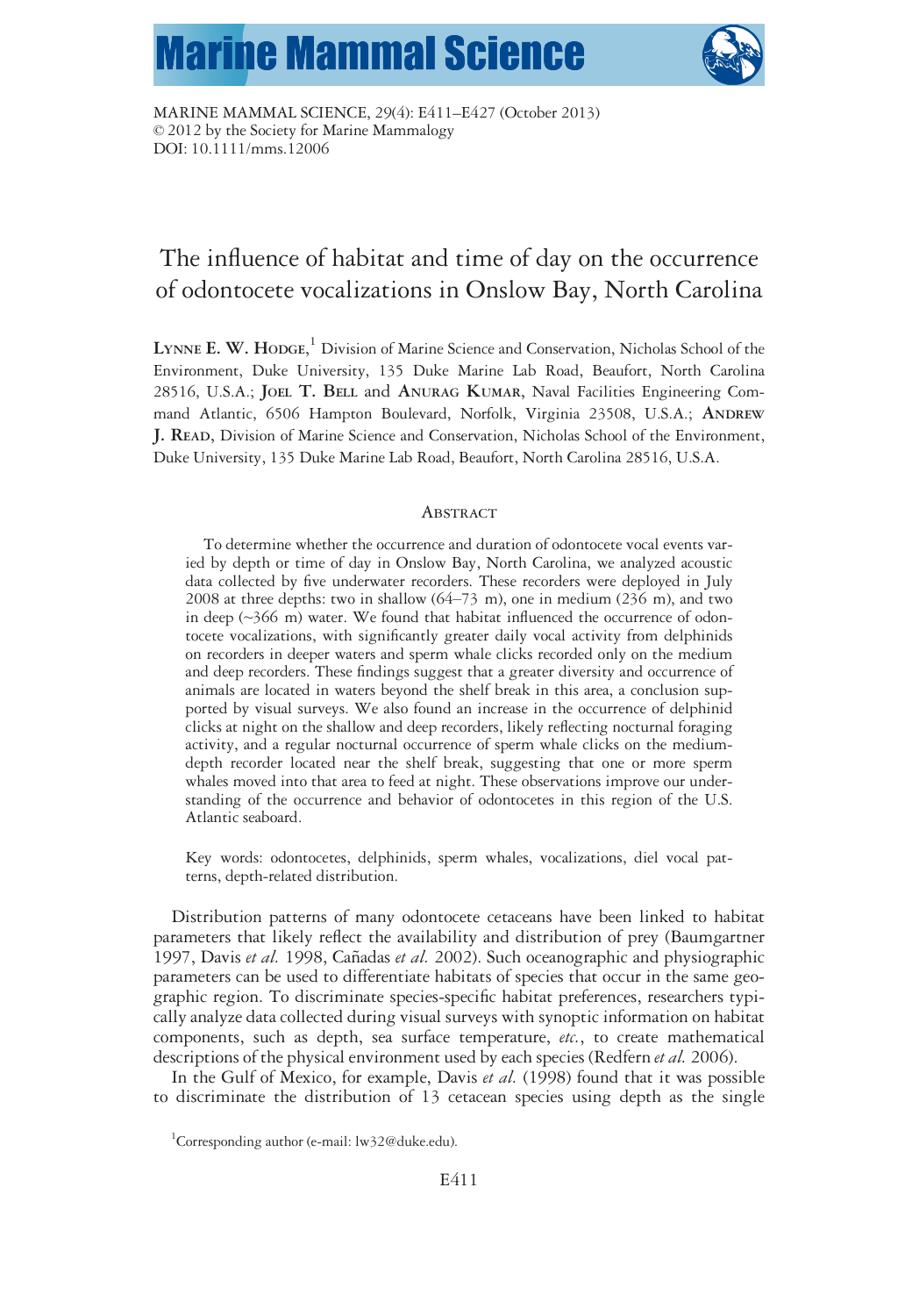habitat parameter. Atlantic spotted dolphins (Stenella frontalis) occurred in the shallow waters of the continental shelf and along the shelf break, in contrast to bottlenose dolphins (Tursiops truncatus), which were found most commonly over deeper waters of the upper slope. All other species were found in pelagic waters, with short-finned pilot whales (*Globicephala macrorhynchus*) and Risso's dolphins (*Grampus griseus*) occurring predominantly along the mid-to-upper portion of the slope and rough-toothed dolphins (*Steno bredanensis*) and sperm whales (*Physeter macrocephalus*) found in even deeper waters.

Time of day also can affect a species' distribution, although at a finer scale. For example, Hawaiian spinner dolphins (Stenella longirostris) move offshore late in the day to feed on the deep scattering layer (DSL) as it rises towards the surface at dusk (Norris et al. 1994, Benoit-Bird and Au 2003). Also, striped dolphins (Stenella coeruleoalba) in the northwestern Mediterranean Sea move inshore to feed at the shelf break at night and return offshore during the day (Gannier 1999).

In Onslow Bay, North Carolina, a consortium of academic institutions has conducted year-round aerial- and boat-based line-transect visual surveys since 2007. In general the density of cetaceans is quite low in Onslow Bay compared to nearby areas such as Cape Hatteras, North Carolina (Halpin et al. 2009). The most common odontocetes observed during these surveys are Atlantic spotted dolphins and bottlenose dolphins. Almost all spotted dolphin sightings have occurred over the shelf, but the distribution of bottlenose dolphins extends into deeper waters (Halpin et al. 2009). Thus, bottlenose dolphins inhabit a range of depths throughout the study area, but are found in larger group sizes beyond the 200 m isobath. A more diverse assemblage of odontocetes occurs past the shelf break, including Risso's dolphins, rough-toothed dolphins, short-beaked common dolphins (Delphinus delphis), short-finned pilot whales, and sperm whales (Halpin et al. 2009).

Insights into the occurrence and distribution of cetaceans from visual surveys are, of course, limited by weather and visibility. As a result, there is little information about the distribution of these animals during the winter and in other periods when visual survey conditions are poor. In addition, little is known about how their patterns of distribution may change over diel cycles, which may reflect variation in behavioral state or time-specific habitat preferences. However, many marine mammals vocalize frequently, and researchers have used passive acoustic techniques to monitor occurrence, distribution, and temporal patterns in the vocal activity of cetaceans in many areas (Stafford et al. 2001, Burtenshaw et al. 2004, Clark and Clapham 2004, Mellinger et al. 2004, Wiggins et al. 2005, Munger et al. 2008, Soldevilla et al. 2010). Autonomous passive acoustic recorders are being used with increasing frequency to monitor populations of marine mammals over extended periods (Mellinger et al. 2004, Oleson et al. 2007, Philpott et al. 2007, Stafford et al. 2007, Verfuß et al. 2007). Acoustic recorders provide long-term temporal records unmatched by visual surveys and can collect data in any type of weather or visibility. An important bias associated with the probability of making detections with passive acoustic monitoring is that only vocalizing animals are detected, so silent animals go undetected. Behavior, time of day, group size, and group composition have all been correlated with the degree of vocal activity for some species (Goold 2000, Gordon et al. 2000, Jones and Sayigh 2002, Cook et al. 2004, Carlström 2005, Quick and Janik 2008, Hawkins and Gartside 2010, Hernandez et al. 2010). In addition, if the desired goal is to monitor particular marine mammals, classification of calls to the species level is needed. Although it is possible to classify some vocalizations to the species level  $(e.g.,)$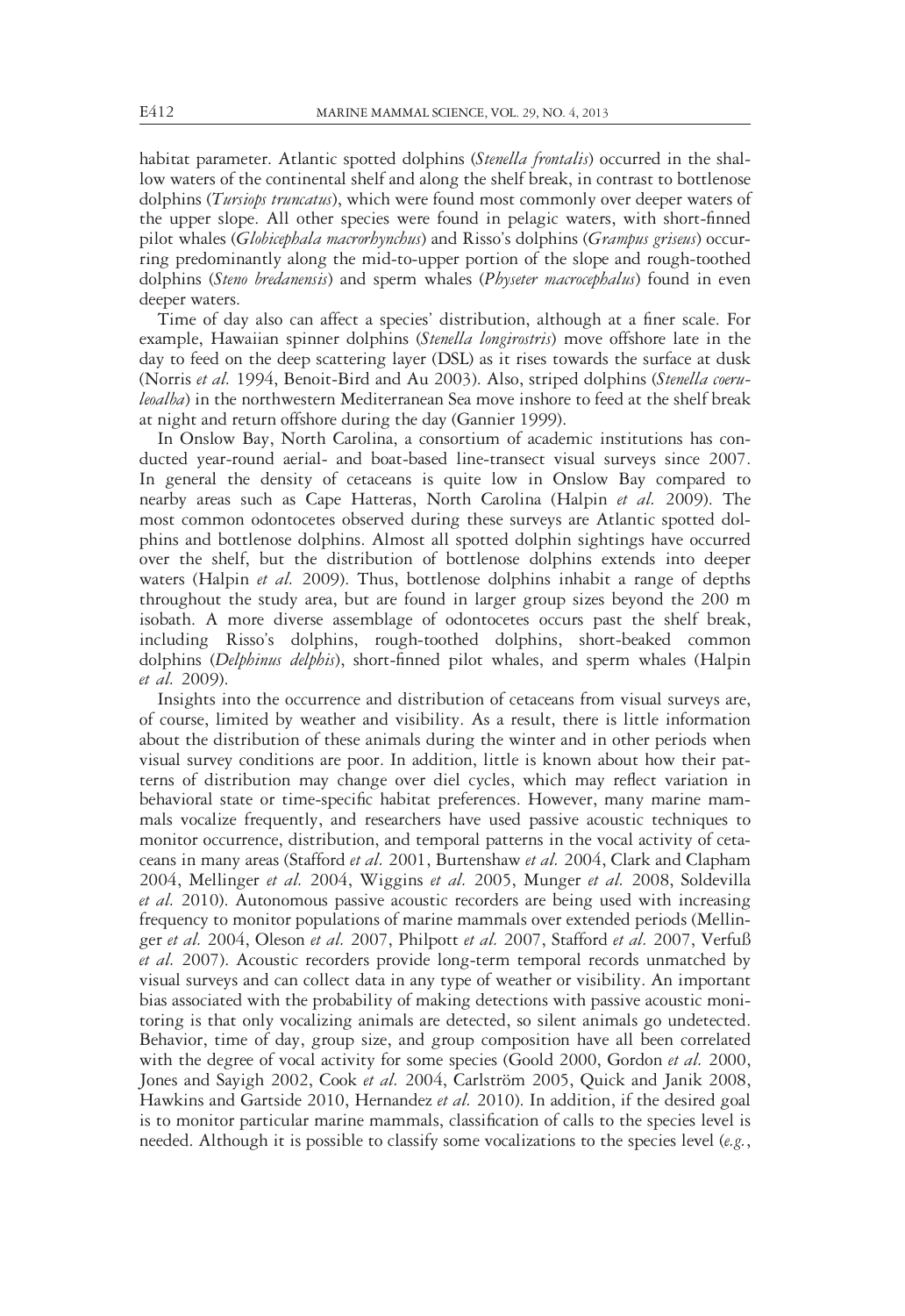Oswald *et al.* 2003, Soldevilla *et al.* 2008), more work is needed in this area, especially to differentiate sounds produced by delphinids.

During July 2008, we deployed five passive acoustic recorders in Onslow Bay as part of the U.S. Navy's marine species monitoring program in the Atlantic. Our goal was to examine the occurrence of odontocete vocal events. More specifically, we analyzed data from the recorders to determine (1) whether there were differences in the occurrence and duration of odontocete vocal events at different depths, and (2) whether the occurrence of odontocete vocal events showed diel patterns at any of the sites or depths.

## **METHODS**

#### Study Area

We deployed acoustic recorders in Onslow Bay, North Carolina (Fig. 1), in the South Atlantic Bight. The Gulf Stream, a warm northward-flowing western boundary current, meanders over the shelf break and slope in this area.

#### Instruments

We deployed five archival passive acoustic recorders (Marine Autonomous Recording Units, Cornell Bioacoustics Research Program 2012), designed and



Figure 1. Onslow Bay study area showing locations of the five acoustic recorders (with recorder identification numbers to the left of the symbols).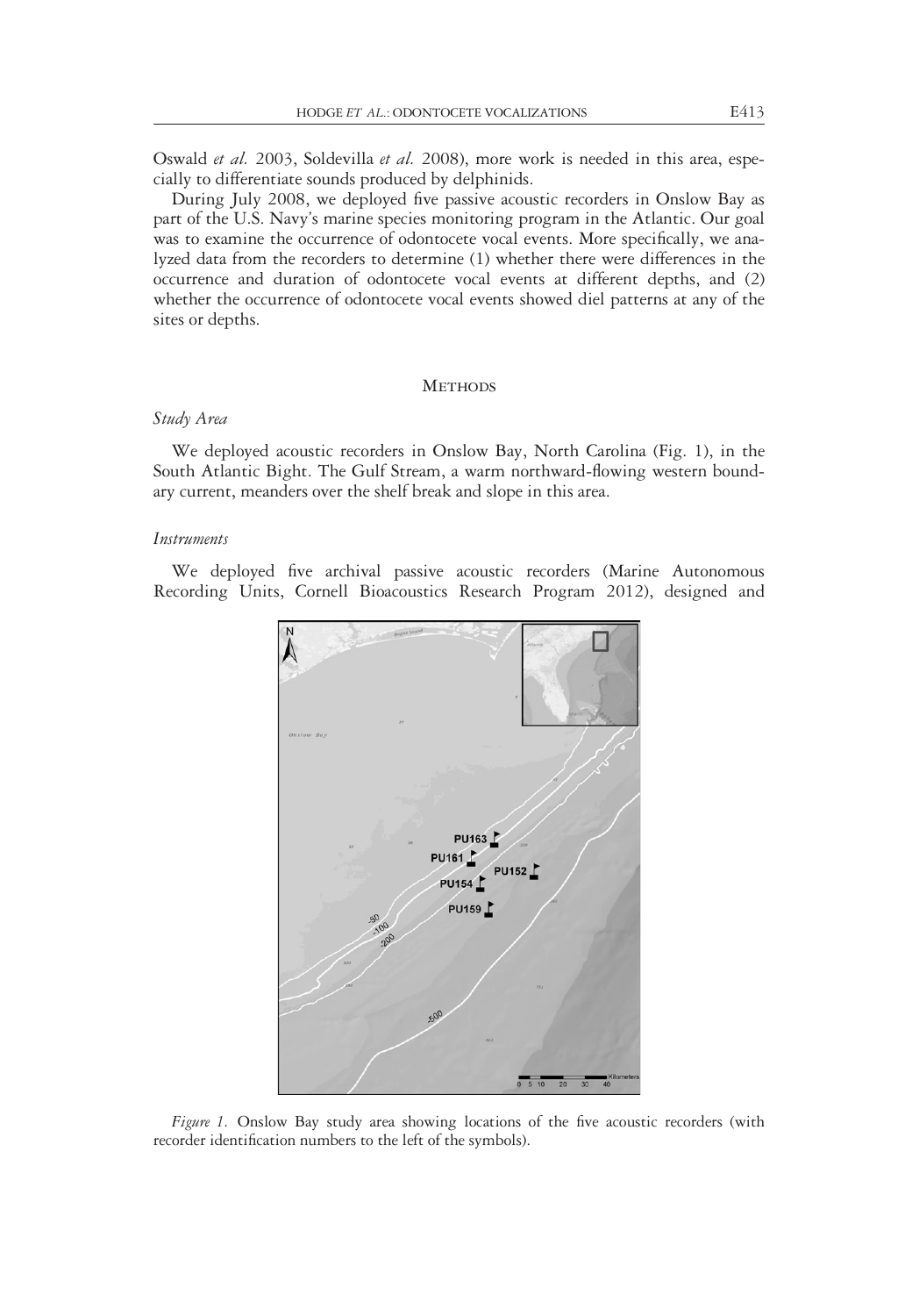manufactured by the Bioacoustics Research Program, Cornell Lab of Ornithology, in Onslow Bay (Fig. 1). The units sampled continuously at 32 kHz with 16-bit resolution from 6 July to 27 July 2008. Each recorder consisted of a single hydrophone (model HTI-94-SSQ, High Tech, Inc.) with a frequency response of 2 Hz to 30 kHz and sensitivity of 165 dB re: 1 Vrms/lPa. Each recording system had a 23.5 dB preamplifier and an overall flat frequency response  $(\pm 3$  dB) between 0.01 and 12.8 kHz. Due to the roll-off of the anti-alias filter, energy was present up to 16 kHz. The recorders were positively buoyant and deployed approximately 3 m from the ocean floor. They were each capable of recording up to 120 GB of acoustic data on an internal hard drive. Two (PU161 and PU163) were deployed in shallow water (64–73 m; "shallow" recorders), one (PU154) in medium-depth water (236 m; "medium-depth" recorder), and two (PU152 and PU159) in deeper water (~366 m; "deep" recorders). Once the recorders were retrieved, the hard drives were removed and the data were downloaded and converted from raw bin files to waveform audio files (.wav) using custom software from the Bioacoustics Research Program.

#### Analysis

We detected vocal events between 1 and 16 kHz by viewing Long-Term Spectral Averages (LTSAs; Wiggins and Hildebrand 2007) generated in Triton (Scripps Whale Acoustic Lab, Scripps Institution of Oceanography, La Jolla, CA), a Matlabbased program (The MathWorks, Inc., Natick, MA). LTSAs allow visualization of minutes to weeks of data in the same figure, thereby allowing for rapid review of large data sets. We visually inspected 30 min LTSAs for high-energy vocal events containing whistles, clicks, and/or burst-pulse sounds (Richardson et al. 1995). Once a vocal event was identified, we visually inspected spectrograms to look at the event in more detail. We defined a vocal event as a series of whistles, clicks, and/or burstpulse sounds separated by three minutes or less. Thus, if vocalizations were separated by more than three minutes, they were considered distinct vocal events. For each vocal event, we noted the start and end day and time (in GMT). For each vocal event, we also noted the start and end times of: (1) click events and (2) whistle and burstpulse events. As with vocal events, we defined a single click event as a series of clicks separated by less than three minutes. We defined a single whistle and burst-pulse event as a series of whistles and burst-pulses separated by less than three minutes. Click events and whistle and burst-pulse events often overlapped in time. We grouped the vocal events into these two subcategories based on the probable function of the sounds. Clicks typically are used in navigation and foraging (Au 1993), whistles are used in communication (Caldwell and Caldwell 1965, Tyack 1986, Caldwell et al. 1990, Sayigh et al. 1990, Janik et al. 2006), and burst-pulse sounds are also likely involved in communication, as they are often produced during periods of social activity (Dawson 1991, Herzing 1996, Lammers et al. 2006). We then sorted the vocal events into two groups: delphinids and sperm whales. We were unable to differentiate delphinid vocalizations to the species level because our sampling rate allowed only the lower frequencies of clicks to be detected and we did not have recordings from all species known to occur in the study area, thereby making classification models for whistles incomplete. We were able to differentiate the highly distinctive clicks of sperm whales, which are lower in frequency than those of other odontocetes and have been well-described in the literature (Backus and Schevill 1966, Watkins and Schevill 1977, Weilgart and Whitehead 1988).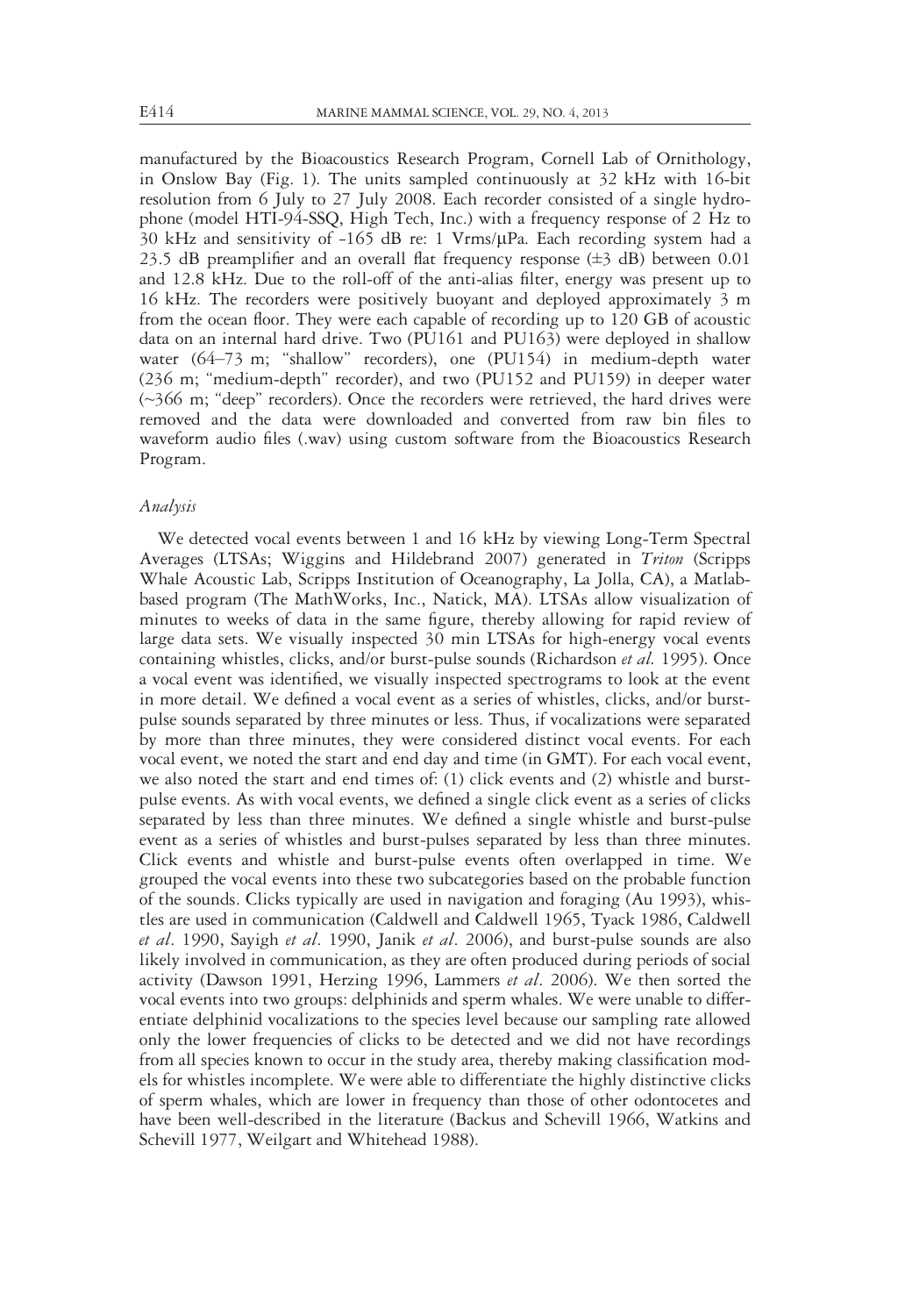For the delphinid vocal events detected on each instrument, we calculated: (1) daily number of vocal events, (2) *daily vocal activity*, and (3) duration of individual vocal events (referred to as *vocal event duration*). The daily number of vocal events was calculated by summing the number of vocal events detected for each day. Daily vocal activity was calculated by summing the duration of all vocal events for each day. Vocal event duration was calculated by subtracting the start day and time of a single vocal event from the end day and time of that same vocal event. We used Wilcoxon ranksum tests (Zar 1999) to determine if both recorders in the same depth category could be examined together (if results indicated they were not significantly different) for each of these three parameters. Once this was determined, we used a Kruskal-Wallis test (Zar 1999) to determine if there were significant differences between (1) the shallow and medium-depth recorders, (2) the shallow and deep recorders, and (3) the medium-depth and deep recorders. We performed multiple comparison tests using Bonferroni corrections to determine how these three parameters varied with depth. The recorders collected data for differing amounts of time on 6 July (when they were deployed) and on 27 July 2008 (when they were retrieved), so data from these two days were not used for the analyses of the daily number of vocal events or *daily vocal* activity.

We examined diel patterns in the occurrence of vocal events (separated into click events and whistle and burst-pulse events) for each recorder by dividing the recordings into one-minute bins. Bins with vocalizations were assigned a score of 1 and those without vocalizations were assigned a score of 0. Photoperiod (day  $v_s$ , night) was assigned to each one-minute bin, using data obtained from the U.S. Naval Observatory website (http://aa.usno.navy.mil). Day was defined as between sunrise and sunset $2$  and night was defined as between sunset and sunrise. For each calendar date within each photoperiod category (day  $v_s$ , night), we summed bins with vocalizations to give the overall number of one-minute bins with vocal activity present per photoperiod. Also for each date and within each photoperiod, we calculated sampling effort by summing the total number of one-minute bins in which recordings were made. Finally, we corrected the overall duration of vocal events for effort (because photoperiod duration varies by day) by dividing by each photoperiod's sampling effort for each date. We examined diel variation in this effort-corrected overall duration of vocal events (or occurrence) for delphinid click events, delphinid whistle and burstpulse events, and sperm whale click events using a Wilcoxon rank-sum test. We only included days with detections in the analysis. The recorders did not collect data during all photoperiods on the start date (6 July) or the end date (27 July), so we excluded these days from the analyses. All statistical analyses were performed using JMP software (SAS Institute Inc., Cary, NC).

#### **RESULTS**

# Delphinids

We detected delphinid whistles, clicks, and burst-pulses on all recorders (Table 1). The daily occurrence and duration of these vocal events for each recorder are shown in Figure 2. Table 2 reports the mean  $(\pm SD)$  of the daily number of vocal events,  $daily$ vocal activity, and vocal event duration for each depth.

<sup>&</sup>lt;sup>2</sup>Sunrise and sunset are defined as the time of day when the sun is at  $0^{\circ}$ , at the horizon.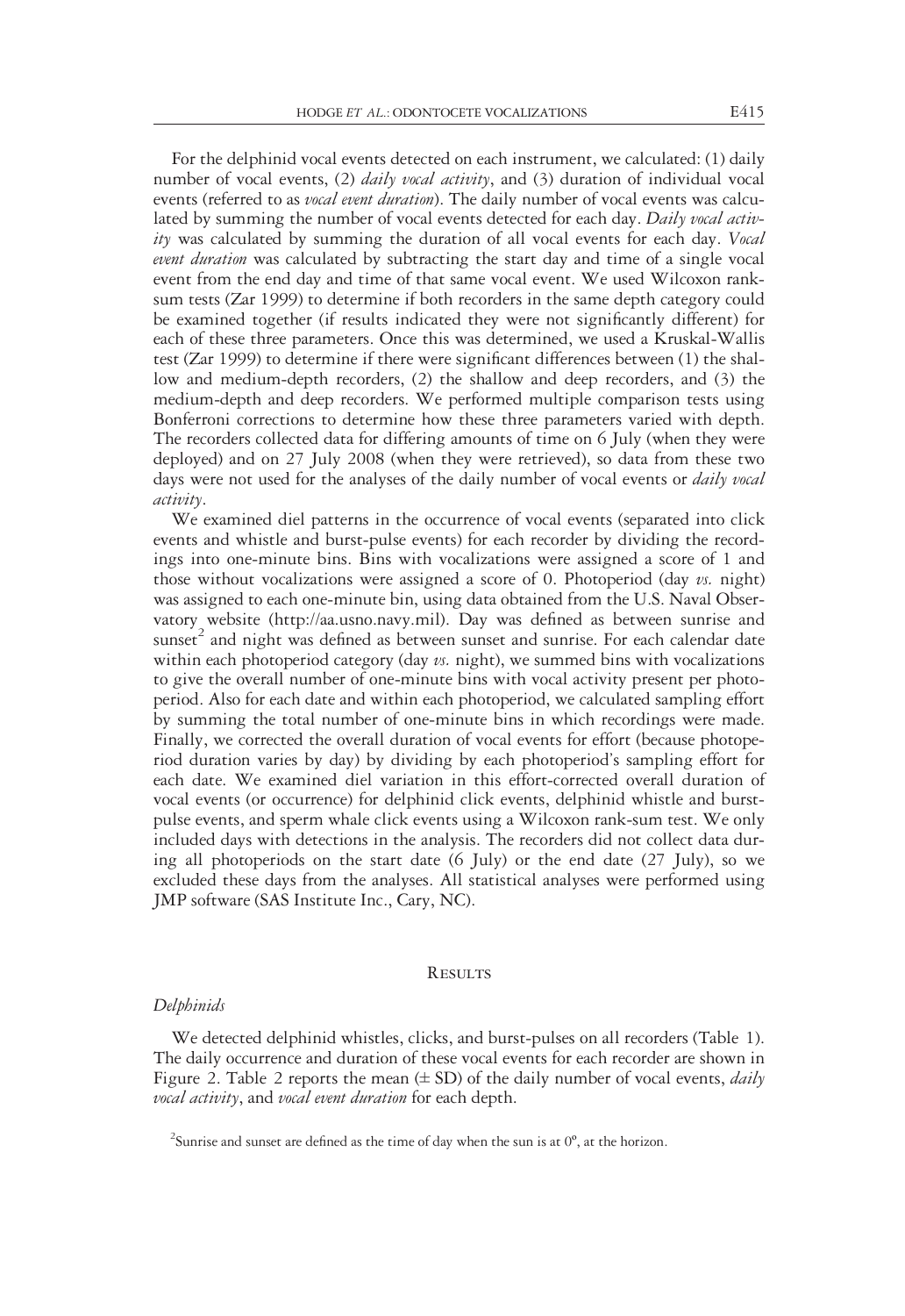| r of days with and total number of vocal events, click events, and whistle and burst-pulse events for delphinids as well as total |                                                                                                     |
|-----------------------------------------------------------------------------------------------------------------------------------|-----------------------------------------------------------------------------------------------------|
|                                                                                                                                   |                                                                                                     |
| $\ddot{\phantom{0}}$                                                                                                              |                                                                                                     |
|                                                                                                                                   |                                                                                                     |
|                                                                                                                                   |                                                                                                     |
|                                                                                                                                   |                                                                                                     |
|                                                                                                                                   |                                                                                                     |
|                                                                                                                                   |                                                                                                     |
|                                                                                                                                   |                                                                                                     |
|                                                                                                                                   |                                                                                                     |
|                                                                                                                                   |                                                                                                     |
|                                                                                                                                   |                                                                                                     |
|                                                                                                                                   |                                                                                                     |
|                                                                                                                                   |                                                                                                     |
|                                                                                                                                   |                                                                                                     |
|                                                                                                                                   |                                                                                                     |
|                                                                                                                                   |                                                                                                     |
|                                                                                                                                   |                                                                                                     |
|                                                                                                                                   |                                                                                                     |
|                                                                                                                                   |                                                                                                     |
|                                                                                                                                   |                                                                                                     |
|                                                                                                                                   |                                                                                                     |
|                                                                                                                                   | 4 total number of click events for sperm whales. Detections from 6 July and 27 July are not include |
|                                                                                                                                   |                                                                                                     |
|                                                                                                                                   |                                                                                                     |
|                                                                                                                                   |                                                                                                     |
|                                                                                                                                   |                                                                                                     |
|                                                                                                                                   |                                                                                                     |

|                          |                 | # Days with delphinid |                       |                 | Total # of delphinid |                       | Sperm whales                |                         |
|--------------------------|-----------------|-----------------------|-----------------------|-----------------|----------------------|-----------------------|-----------------------------|-------------------------|
|                          |                 |                       | Whistle and           |                 |                      | Whistle and           |                             |                         |
| recorder #<br>Depth and  | events<br>Vocal | events<br>Click       | burst-pulse<br>events | events<br>Vocal | events<br>Click      | burst-pulse<br>events | # Days with<br>click events | Total # click<br>events |
| shallow PU161            |                 |                       |                       |                 |                      |                       |                             |                         |
| hallow PU163             |                 |                       |                       |                 | 22                   |                       |                             |                         |
| Medium PU154             |                 |                       |                       |                 |                      |                       |                             | 56                      |
|                          |                 |                       |                       | 44              |                      | 136                   |                             |                         |
| Deep PU159<br>Deep PU152 |                 |                       |                       | 132             |                      | 119                   |                             |                         |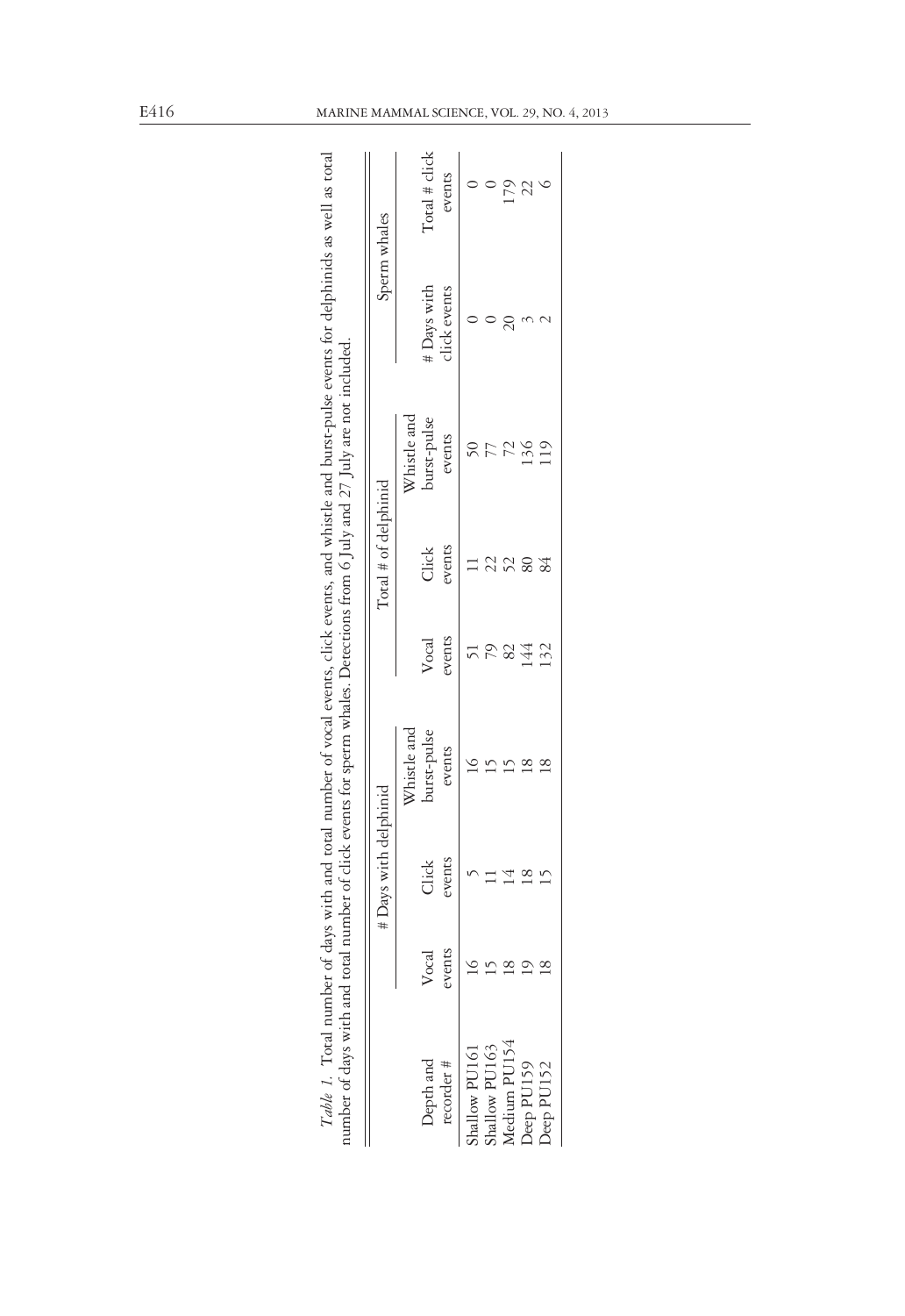

Figure 2. Daily occurrence of delphinid vocal events (left), percentage of entire recording time with delphinid click events (center), and percentage of entire recording time with delphinid whistle and burst-pulse events (right) by time of day (GMT) for (a) PU161 (shallow), (b) PU163 (shallow), (c) PU154 (medium-depth), (d) PU159 (deep), and (e) PU152 (deep). To calculate percentage of recording time with click events or with whistle and burst-pulse events, the total number of minutes with events was first summed, then divided by the total number of minutes of effort, and finally multiplied by 100. Shading in the figures on the left indicates periods of darkness. The black horizontal bars at the top of the center and right figures represent times of darkness, the white bars represent times of light, and the gray bars represent times that could be light or dark depending on the time of year. Photoperiods determined from the U.S. Naval Observatory website (http://aa.usno.navy.mil).

No significant difference in the daily number of vocal events (all call types combined) was found on recorders at the same depth (Wilcoxon rank-sum, shallow  $\times$ shallow:  $Z = 0.8$ ,  $P = 0.404$ ; deep  $\times$  deep:  $Z = 0.6$ ,  $P = 0.541$ ). Significant differences in the daily number of vocal events were found at different depths (Kruskal-Wallis,  $\chi^2 = 14.4$ , df = 2, P < 0.001), with a significantly greater number of vocal events per day on the deep  $\nu s$ . shallow recorders, but no significant difference between the medium-depth and deep recorders or the medium-depth and shallow recorders.

There was no significant difference in *daily vocal activity* (all call types combined) on recorders at the same depth (Wilcoxon rank-sum, shallow  $\times$  shallow:  $Z = 0.1$ ,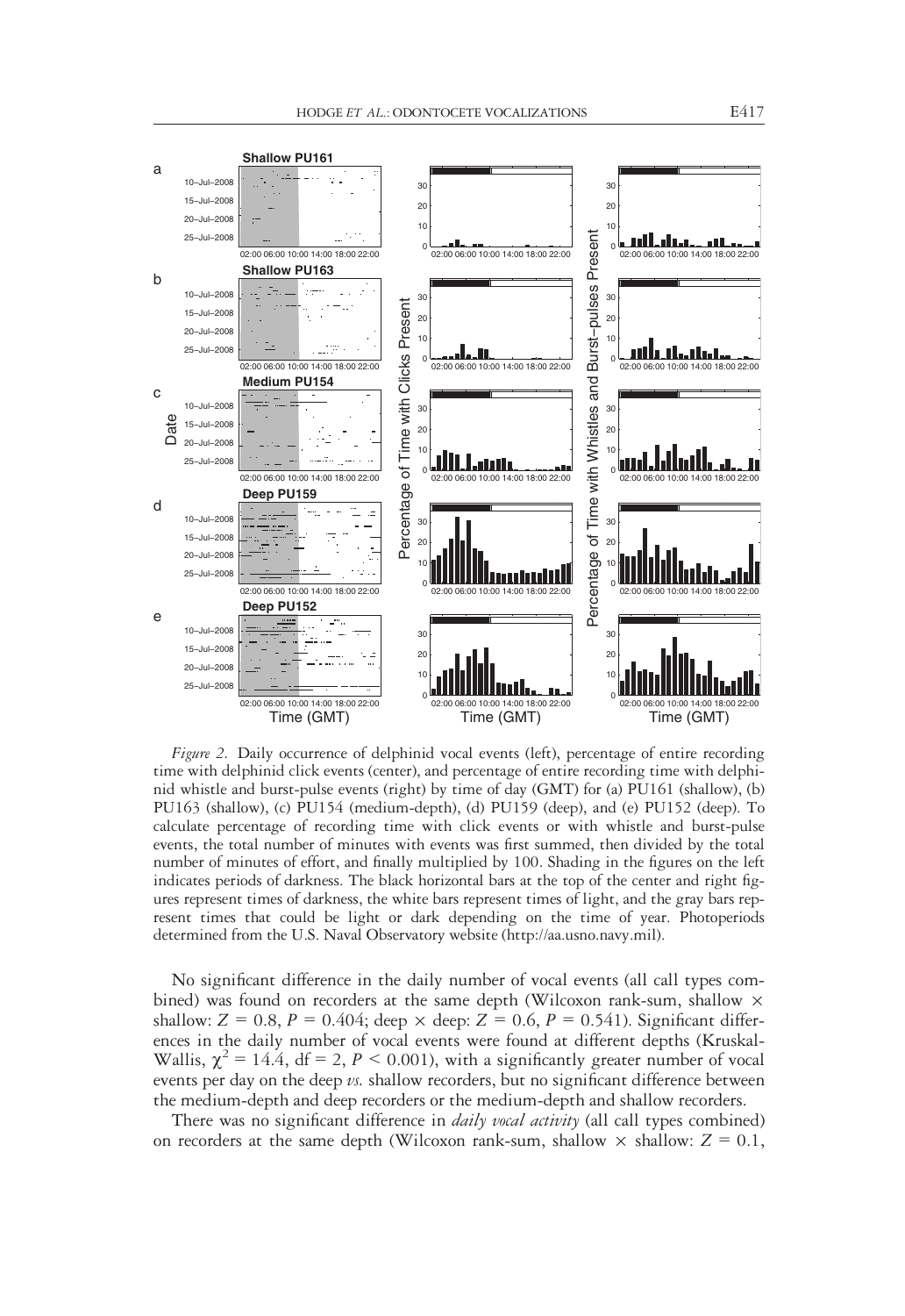Table 2. Mean ( $\pm$  SD) daily number of vocal events, mean ( $\pm$  SD) daily vocal activity, and mean  $(\pm SD)$  vocal event duration for delphinids. Mean vocal event duration for the shallow recorders combined was N/A because there was a significant difference between the two shallow sites for this parameter and therefore these recorders were not combined for comparisons here. Detections from 6 July and 27 July are not included.

| Depth and recorder # | Daily $#$ of<br>vocal events | Daily vocal<br>activity<br>(min/d) | Vocal event<br>duration<br>(min) |
|----------------------|------------------------------|------------------------------------|----------------------------------|
| Shallow PU161        | $2.6 (\pm 2.8)$              | $39.3 \ (\pm 66.0)$                | $15.4 (\pm 15.4)$                |
| Shallow PU163        | $4.0 \ (\pm 4.1)$            | $51.7 (\pm 74.4)$                  | $13.1 (\pm 21.3)$                |
| Shallow combined     | $3.3 (\pm 3.5)$              | $45.5 \ (\pm 69.7)$                | N/A                              |
| Medium PU154         | 4.1 ( $\pm$ 3.9)             | $102.1 \ (\pm 141.6)$              | $24.9 \ (\pm 46.1)$              |
| Deep PU159           | $7.2 (\pm 5.1)$              | $200.0 \ (\pm 201.1)$              | $27.8 (\pm 58.8)$                |
| Deep PU152           | $6.6 \ (\pm 5.1)$            | $226.4 (\pm 256.7)$                | $34.3 (\pm 76.1)$                |
| Deep Combined        | $6.9 \ (\pm 5.0)$            | $213.2 \ (\pm 228.0)$              | $30.9 \ (\pm 67.6)$              |

 $P = 0.913$ ; deep  $\times$  deep:  $Z = 0.1$ ,  $P = 0.892$ ). Significant differences in *daily vocal activity* were found among depths (Kruskal-Wallis,  $\chi^2 = 21.2$ , df = 2, P < 0.001), with significantly more vocal activity per day on the deep  $\nu s$ . shallow recorders, but no significant difference between the medium-depth and deep recorders or the medium-depth and shallow recorders.

There was a significant difference in *vocal event duration* (all call types combined) between the two shallow sites (Wilcoxon rank-sum,  $Z = 2.3$ ,  $P = 0.024$ ), with significantly longer vocal events found in the PU161 recordings. Thus, we did not combine the shallow recorders for the comparisons of vocal event duration between different depths because they were significantly different. No significant difference in vocal event *duration* was found between the two deep recorders (Wilcoxon rank-sum,  $Z = 1.1$ ,  $P = 0.290$ ). Significant differences were found in vocal event duration at different depths (Kruskal-Wallis,  $\chi^2 = 10.9$ , df = 3, P = 0.012). The post hoc tests revealed significantly longer vocal events on  $(1)$  the medium-depth recorder vs. PU163 (a shallow recorder) and (2) the deep recorders  $v_s$ . PU163. No significant difference was found between (1) the medium-depth and deep recorders, (2) the medium-depth recorder and PU161 (a shallow recorder), or (3) the deep recorders and PU161.

As shown in Figure 2, both deep recorders (PU152:  $Z = 3.3$ ,  $P = 0.001$ ; PU159:  $Z = 3.2, P = 0.002$  and one shallow recorder (PU163:  $Z = 2.4, P = 0.014$ ) showed significant nocturnal increases in delphinid click activity. The medium-depth recorder showed no significant difference in the occurrence of click events during day vs. night ( $Z = 1.3$ ,  $P = 0.187$ ). The sample size for the other shallow recorder (PU161) was too small for statistical analysis.

Analysis of diel variation in whistle and burst-pulse events (Fig. 2) revealed that none of the recorders showed significant differences in the occurrence of such events during day vs. night (PU161:  $Z = 1.0$ ,  $P = 0.333$ ; PU163:  $Z = 1.1$ ,  $P = 0.270$ ; PU154:  $Z = -0.2$ ,  $P = 0.835$ ; PU159:  $Z = 1.9$ ,  $P = 0.064$ ; PU152:  $Z = 0.9$ ,  $P = 0.367$ .

# Sperm Whales

Sperm whale clicks were detected only on the medium-depth (PU154) and deep recorders (Fig. 3). Analysis of diel variation in sperm whale clicks for the medium-depth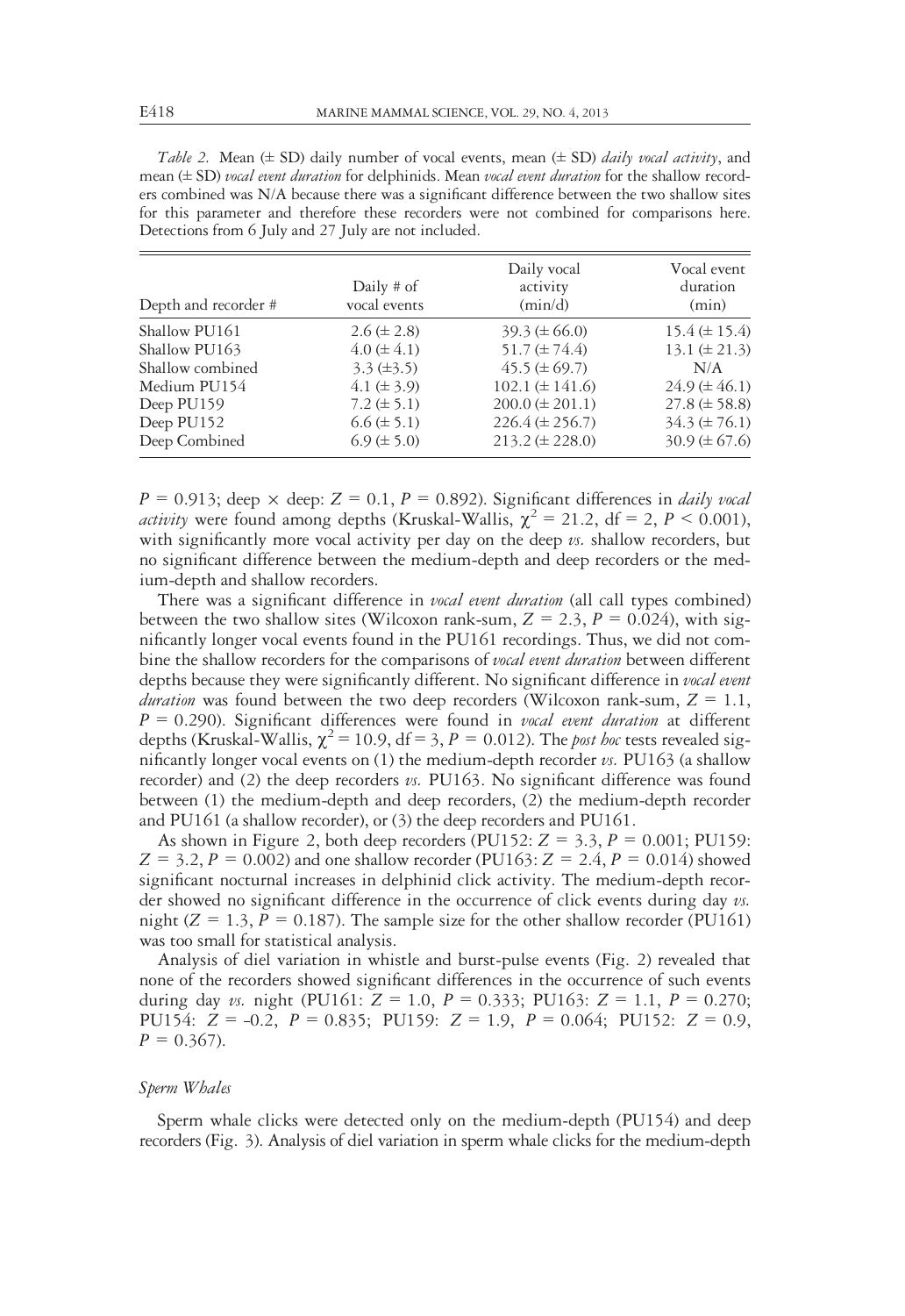

Figure 3. Daily occurrence of sperm whale click events (left) and percentage of entire recording time with sperm whale click events (right) by time of day (GMT) for (a) PU154 (medium-depth), (b) PU159 (deep), and (c) PU152 (deep). To calculate percentage of recording time with sperm whale click events, the total number of minutes with click events was first summed, then divided by the total number of minutes of effort, and finally multiplied by 100. Shading in the figures on the left indicates periods of darkness, determined from the U.S. Naval Observatory website (http://aa.usno.navy.mil). The black bars at the top of the figures on the right represent times of darkness, the white bars represent times of light, and the gray bars represent times that could be light or dark depending on the time of year.

recorder (PU154), which had numerous detections, showed a significant nocturnal increase in sperm whale clicks (Wilcoxon rank-sum,  $Z = 5.6$ ,  $P \le 0.001$ ), with clicks occurring during 64% of the one-minute bins at night compared to only 0.04% of the one-minute bins during the day (Fig. 3a). Sperm whale clicks were detected during the night on a regular basis on this recorder (Fig. 3a). Many of these click bouts appeared to have been made by a single animal at a time, as on most occasions we did not detect overlapping click bouts. The deep recorders only had detections on two or three days (Table 1, Fig. 3b, c), so the sample sizes were not sufficient for statistical analysis.

#### **DISCUSSION**

Odontocete vocal activity varied with depth in Onslow Bay, with significantly more vocal events (defined here as vocalizations separated by three minutes or less) per day and significantly greater *daily vocal activity* occurring in deep water than in shallow water. The greater number of vocal events on the deep recorders drove the greater *daily vocal activity*, because *vocal event duration* was similar for all sites but one.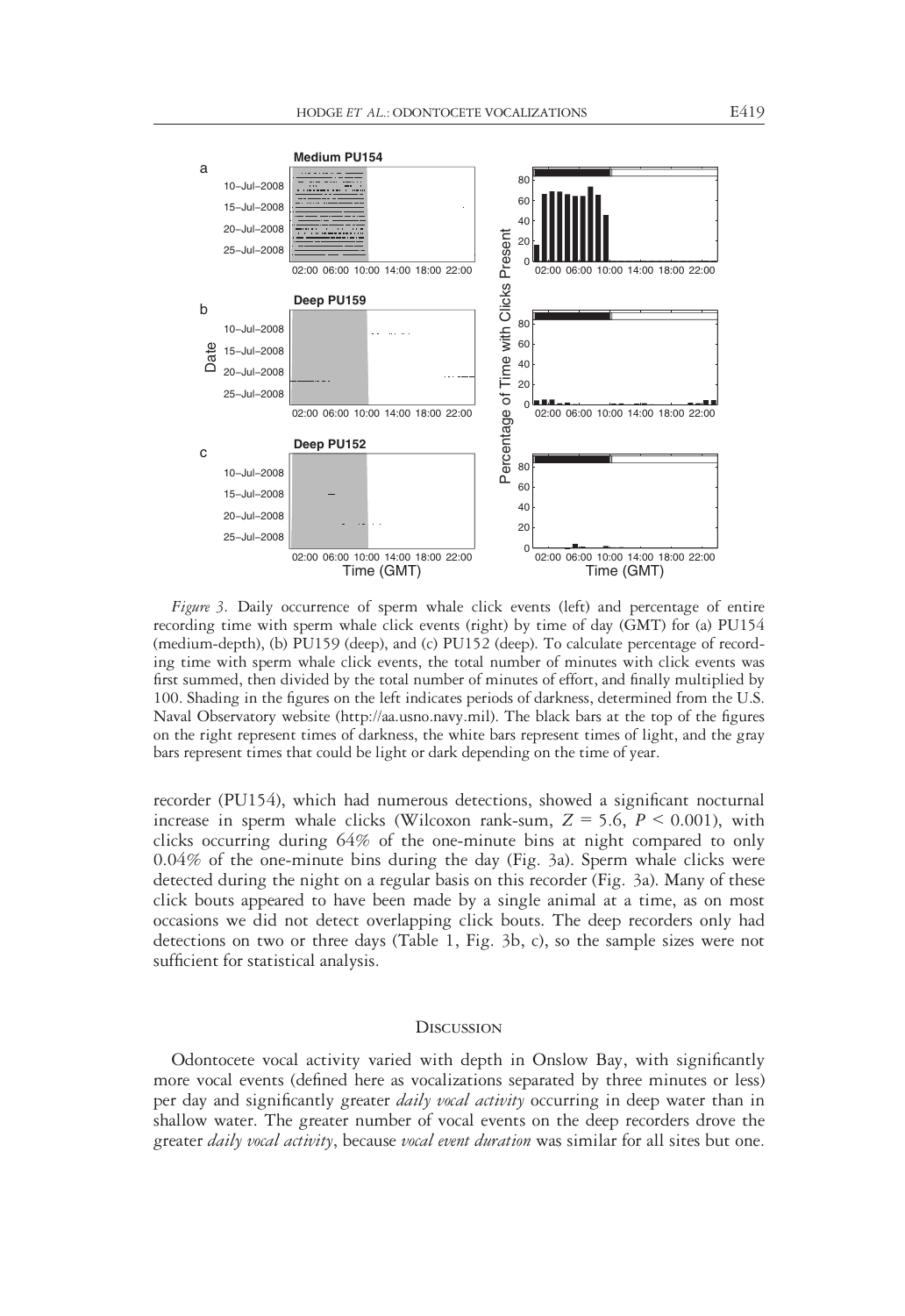This increased number of vocal events could be due to greater vocal activity in delphinid groups in deeper waters, more groups of delphinids in deeper waters, or a combination of both factors. Diel trends in delphinid clicks also were found to vary with depth, with nocturnal trends observed at some, but not all, sites. Sperm whale clicks were rarely detected on the deep recorders but were detected every night on the medium-depth recorder, suggesting that one or more sperm whales moved onto the shelf break to forage at night during the recording period.

Delphinid vocal events were detected on each of the passive acoustic recorders. Most of these delphinid vocal events were likely produced by Atlantic spotted or bottlenose dolphins, as these two species are by far the most commonly sighted cetaceans in boat-based and aerial surveys in the area (Halpin et al. 2009).

The shallow recorders were located at depths of 64–73 m. Atlantic spotted dolphins and bottlenose dolphins are the only two delphinid species that have been sighted in these depths in Onslow Bay (Halpin *et al.* 2009). The finding of significantly shorter *vocal event durations* on one of the shallow recorders in comparison to all other recorders was somewhat surprising. One explanation for these shorter *vocal event* durations may come from the observation of smaller group sizes of bottlenose dolphins in shallower waters (AJR, unpublished data). Other studies have found that bottlenose dolphin vocal rates vary with group size in some locations, with fewer vocalizations produced by smaller groups (Jones and Sayigh 2002, Hernandez et al. 2010). One must remember, however, that of the two shallow sites, only one had shorter vocal event durations. Another explanation for these shorter vocal event durations could result from the behavioral state of groups, which, if different at this shallow site, may play a role as some studies have found that vocal rate and occurrence are correlated with behavioral state (Jones and Sayigh 2002, Cook et al. 2004). In general, these studies found more whistles during social activity and fewer during traveling (Jones and Sayigh 2002, Cook et al. 2004). Jones and Sayigh (2002) also found more echolocation clicks during foraging. Vocal activity budgets may vary for different groups as well depending on species, population, or group composition (such as the presence and/or number of calves). Thus, it is possible that groups at this shallow site were silent for a greater proportion of time due to either group size, behavioral state, or species or group composition. We found no significant difference in the daily number of vocal events between the two shallow recorders, but we did find a greater number of total vocal events (1.6 times as many) on the shallow recorder with significantly shorter *vocal event durations* (PU163). Some of the shorter vocal events detected on PU163 occurred close together in time to other short vocal events (Fig. 2b). It is possible that such events were counted as multiple vocal events when in fact they were produced by the same group that either was silent much of the time that it was within range of the recorder or was moving into and out of detection range of the instrument.

The medium-depth recorder had almost twice the number of vocal events than the shallow recorder that exhibited similar *vocal event durations* (PU161). The mediumdepth recorder was located along the shelf break, an area often associated with increased biological activity (Mann and Lazier 1996). This recorder may also have been influenced by the front created by the western edge of the Gulf Stream, which runs through the survey area. The meanders of this front, along with Gulf Stream frontal eddies (Lee et al. 1981), cause upwelling to occur at the shelf break (Atkinson 1977, Mann and Lazier 1996). This upwelling can lead to an increase in productivity (Yoder et al. 1981), which in turn can lead to aggregation of prey, and may explain the increase in total number of vocal events on the medium-depth recorder.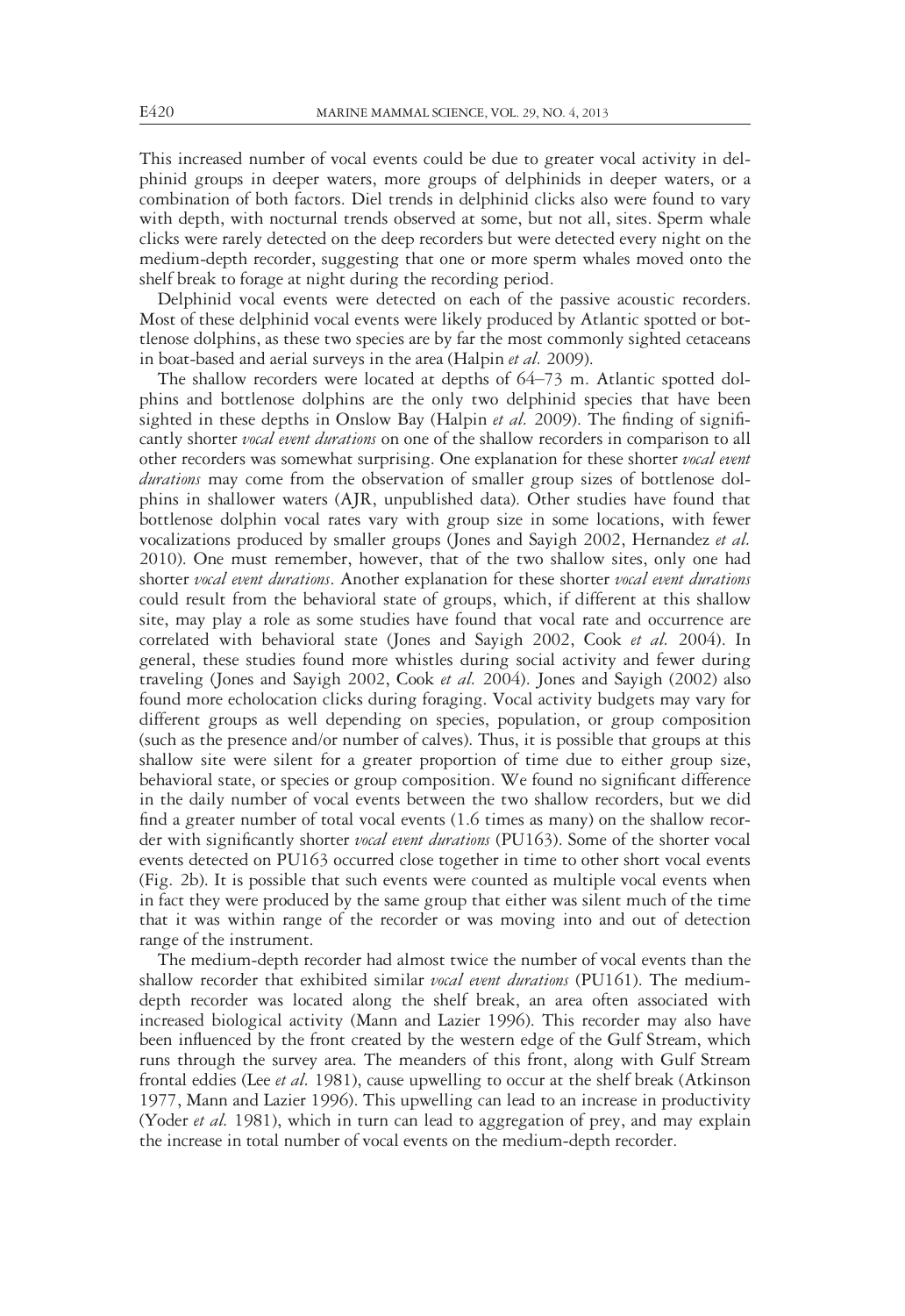Lastly, the deep recorders, which had the greatest *daily vocal activity* and most vocal events (both in terms of the total number of vocal events and the daily number of vocal events), were located on the upper continental slope, in approximately 366 m. Sperm whale clicks were the only type of vocalization identified to species in this study, but calls similar to those produced by pilot whales (included in the delphinid species category here) were present in the recordings (Fig. 4). The mean maximum frequency for pilot whale calls is typically reported in the 6–10 kHz range (Rendell et al. 1999, Oswald et al. 2003, Baron et al. 2008) although calls with higher frequencies are also produced (Sayigh et al. 2012; Fig. 4b, d). Compared to bottlenose and spotted dolphins, the calls of pilot whales are generally lower in frequency (see Rendell et al. 1999, Oswald et al. 2003, and Baron et al. 2008) and may include nonlinear phenomena (Sayigh et al. 2012). Such calls were only detected on the deep recorders, which agrees with the sighting data (Halpin *et al.* 2009) and the findings of deep water prey in the stomachs of short-finned pilot whales stranded in North Carolina (Mintzer *et al.* 2008). The presence of these calls only on the deep instruments and the presence of sperm whale clicks only at the medium-depth and deep sites suggest the existence of a more diverse cetacean assemblage at these depths in comparison to the shallow sites. This is in agreement with the results of aerial and shipboard surveys in this area (Halpin *et al.* 2009) and the findings of Davis *et al.* (1998) from the Gulf of Mexico. A more diverse assemblage of species at these greater depths also could explain the significantly greater number of vocal events observed on the deeper recorders if some of these species are more vocal than Atlantic spotted dolphins and small groups of bottlenose dolphins, or if there is a higher density of cetaceans in these waters.

Significantly more click activity was observed at night than during the day on both deep recorders and on one shallow recorder (PU163). Click activity of the other shallow recorder (PU161) could not be examined statistically due to the small sample size  $(n = 5$  d with clicks present), but Figure 2a suggests that more click activity occurred at night than during the day. Also, while no significant pattern emerged for the medium-depth recorder, there was more click activity at night and during the morning hours than during the middle and end of the day (Fig. 2c). Odontocetes use clicks to navigate and find prey (Au 1993) and possibly in communication (Watkins and Schevill 1977, Dawson 1991, Benoit-Bird and Au 2008). Possible explanations for a nocturnal increase in click activity include diel changes in behavior, such as an increase in foraging activity at night, or an increase in the number of animals in the area.

Some studies have found a correlation between echolocation click activity and behavioral state, with greater activity occurring while animals are foraging (Jones and Sayigh 2002, Nowacek 2005). At least two species detected in deeper waters during visual surveys in Onslow Bay forage on prey in the DSL (common dolphin: Overhotlz and Waring 1991, Evans 1994, Pusineri et al. 2007; Risso's dolphin: Clarke 1996). Studies suggest that both of these species forage at dusk or at night when their prey are undertaking vertical migrations (common dolphin: Evans 1994, Pusineri et al. 2007; Risso's dolphin: Shane 1995). Soldevilla et al. (2010) showed that Risso's dolphins, a deep-water species, show a nocturnal trend in clicking behavior that is likely associated with foraging on squid in the DSL. Unfortunately, however, given the sampling rate employed for the present study, only clipped clicks of Risso's dolphins would be detected on these recorders, because the lower end of this species' clicks typically begin at a higher frequency than we were able to record.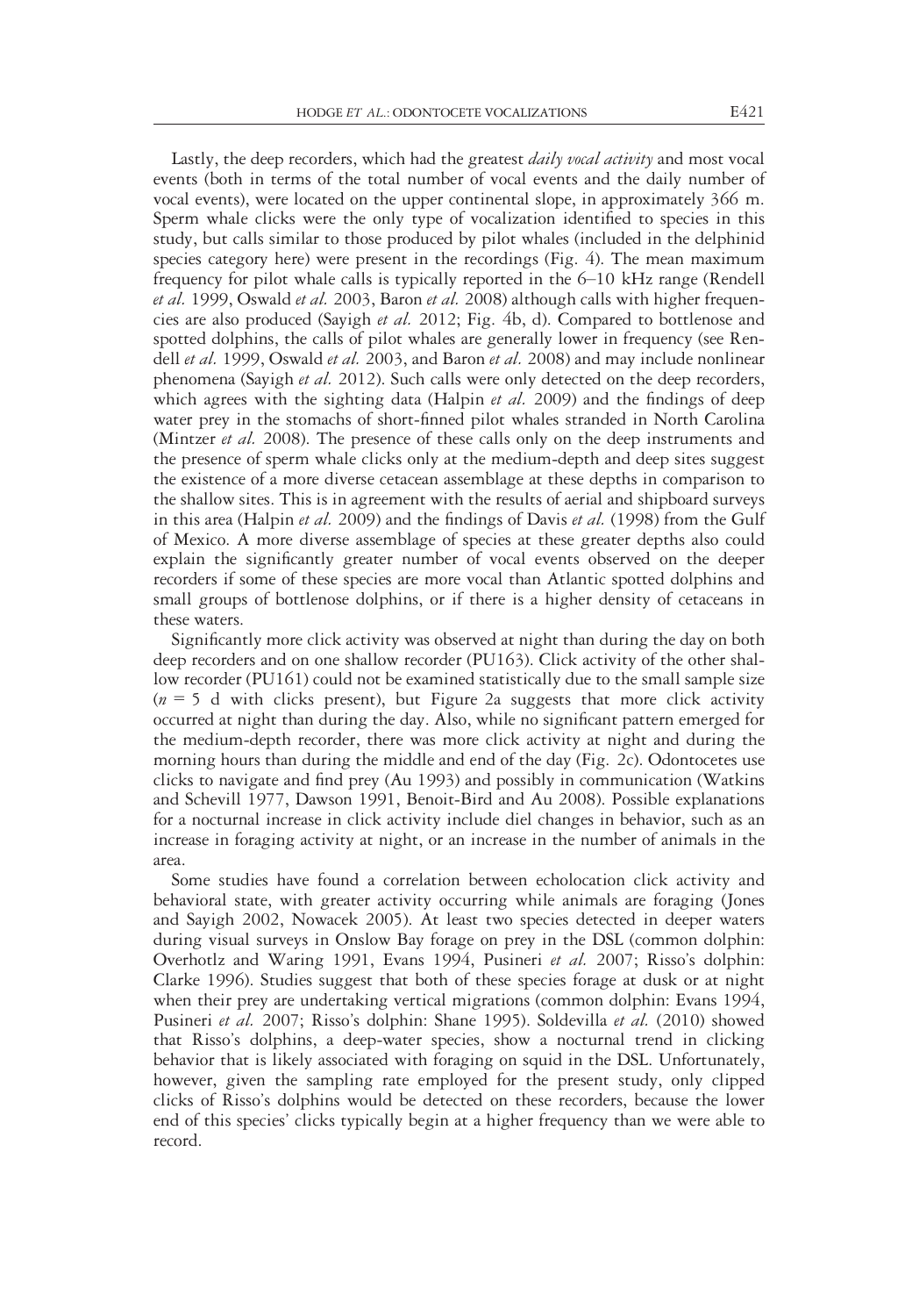

Figure 4. Pilot whale calls recorded off Hatteras, North Carolina, using (a) a digital acoustic recording tag (DTAG, Johnson and Tyack 2003) that was attached to a pilot whale and (b) a towed hydrophone array (with visual confirmation of species). (c), (d) Calls thought to be produced by pilot whales found in the acoustic data of one of the deep recorders (PU159).

Other species (with poorly known prey preferences) may also be responsible for the observed increase in click activity at night. The nocturnal increase in click activity was noted at both the deep and shallow recorders, which suggests an increase in foraging at night by Atlantic spotted and/or bottlenose dolphins. Atlantic spotted dolphins feed on a variety of fish, small cephalopods, and benthic invertebrates (Perrin 2009) and, thus, might not be expected to exhibit such a diel pattern, although very little is known about the foraging behavior of this species. Knowledge of the foraging activity of offshore bottlenose dolphins in this area is also limited, although Barros and Odell (1990) found ommastrephid squids in the stomach contents of one individual. These squid inhabit the epipelagic zone and exhibit diel vertical migrations. Thus, if offshore bottlenose dolphins exhibit diel feeding patterns and wait for their prey to move towards the surface before foraging, a nocturnal trend in click activity would be expected.

An alternate hypothesis to explain the nocturnal increase in click production is that delphinids are found within detection distance of the instruments more frequently at night than during the day due to fine-scale daily movements. As noted previously, some species make daily horizontal movements as a result of their foraging strategies (e.g., actively following prey or moving from a resting location to a foraging location). Such horizontal movements have been described for Hawaiian spinner dolphins (Norris et al. 1994, Benoit-Bird and Au 2003) and striped dolphins (Gannier 1999). Thus, it is possible that animals move into the area from either shallower or deeper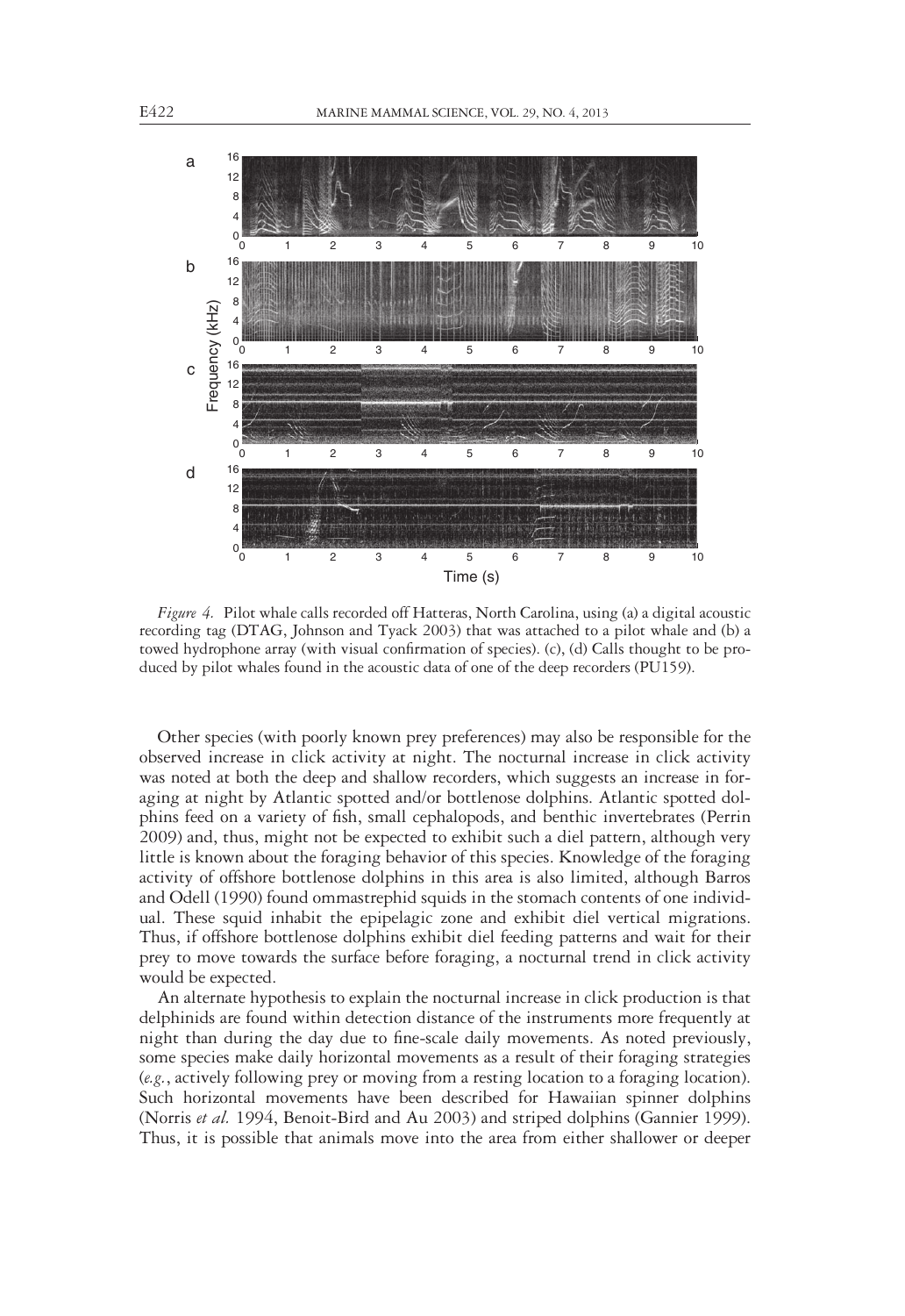waters during the night, although the lack of a nocturnal increase in whistle and burst-pulse events does not seem to support such movement.

The lack of a diel trend in click activity on the medium-depth recorder was surprising given that all other recorders with a large enough sample size had a nocturnal trend. A period of low click activity was evident during the middle of the day on this instrument (Fig. 2c) although whistles and burst-pulses continued. At present, it is not possible to interpret this finding without more information on the specific identity of cetaceans recorded on this recorder.

Sperm whale click events were recorded only on the medium-depth and the deep recorders. Sperm whale clicks were detected during the night on the medium-depth recorder for long periods of time (Fig. 3a). Sperm whales have not been visually observed in such shallow waters in Onslow Bay, so it was surprising to find such a regular pattern of sperm whale clicks each night on this instrument. It is possible that one or more sperm whales moved to the shelf break in Onslow Bay to feed at night. In fact, many of the clicks detected on the medium-depth recorder appeared to have been produced by a single animal, suggesting that the same individual may have been consistently foraging at night near the waters of the upper slope during July 2008. The lack of sperm whale clicks on the deep recorders was not necessarily surprising given that aerial- and boat-based line-transect visual surveys between 2007 and 2011 yielded only one sighting of a sperm whale, which was in very deep water (offshore of the deep recorders). The few click events that were detected on the deep recorders may have been from animals far away, as the high amplitude (Møhl *et al.*) 2003) and lower frequency of sperm whale clicks allow them to potentially be detected at great distances (>10 km).

There are several important caveats to our interpretation of the results presented here. First, we acknowledge that our definition of a vocal event could influence our results. We attempted to capture all vocalizations of a single group of animals without incorporating long periods of silence, so we defined a single vocal event as a series of calls separated by less than three minutes. This definition may have resulted in occasional separation of vocalizations from one group into multiple vocal events (rather than a desired single vocal event), which would increase the total number of vocal events while decreasing the vocal event duration.

Second, we only had less than one month of data from which to draw conclusions. During this time period, there were days with high levels of vocal activity and other days with fewer calls. In addition, we assumed that a day without vocal events meant that no animals were present during that entire day, even though silent animals may have been present. Including days without detections into the diel analyses would lower the mean and median values for both periods and could have resulted in fewer findings of significance.

Finally, it is important to note that our detection distances were unknown. Sound transmission and acoustic detections on recorders vary as a function of various factors, including: propagation conditions; source level of the call; ambient noise level; and receiver (in this case, instrument) sensitivity (Richardson et al. 1995). Propagation efficiency is affected by depth (of both vocalizing animal and recorder), seafloor bottom type, bottom slope, the frequency range of the call, temperature (and thus season), and salinity (Richardson et al. 1995). For directional calls (such as odontocete clicks), detection distances are also dependent upon an animal's orientation and location in relation to the hydrophone. In addition, as mentioned above, the source level and frequency of the call can affect its detection distance. Odontocete clicks may have high source levels (Zimmer 2011), but they typically (except for sperm whale clicks)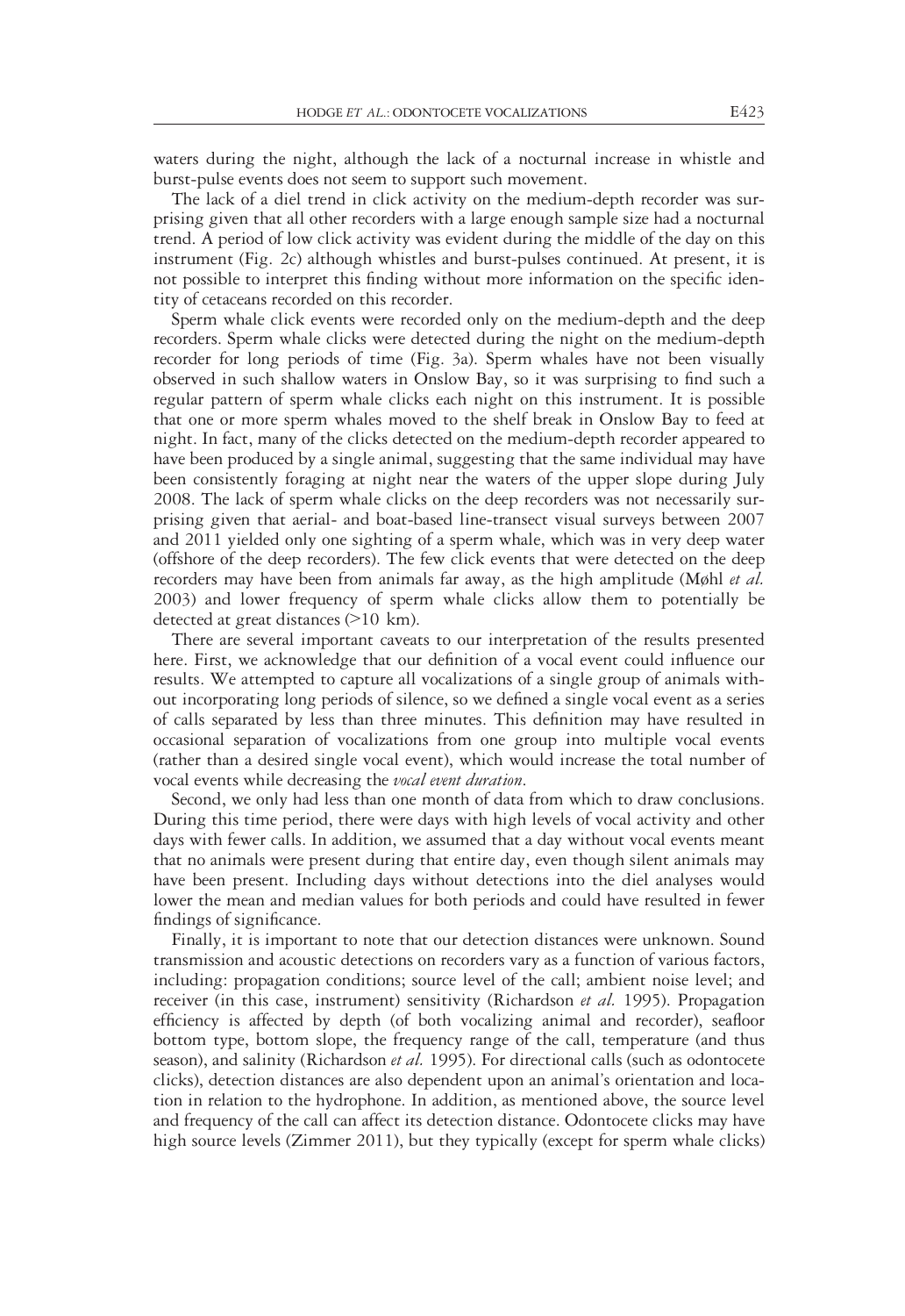occur at relatively high frequencies (Nakamura and Akamatsu 2004), for which absorption has a greater effect on transmission loss and, thus, detection ranges. Odontocete whistles, on the other hand, are lower in frequency and, therefore, less affected by absorption, but these calls have lower source levels (Richardson et al. 1995). As mentioned above, sperm whale clicks, with lower frequencies and high amplitudes, could potentially be detected at significant distances (>10 km). Future research should investigate at what distances these odontocete vocalizations were detected.

In summary, we found that depth and time of day influence the occurrence of odontocete vocalizations in Onslow Bay during at least one month of the year. Specifically, we found that delphinid vocal events occurred most often in deeper waters, likely due to a greater diversity and occurrence of animals. The finding that click occurrence increased at night at the shallow and deep sites likely reflects behavior, with animals foraging as the DSL rises to the surface. The classification of delphinid calls to the species level will add to our understanding of which species are found at different depths and which species show diel variation in vocalizations. The regular nocturnal occurrence of low-frequency clicks on the recorder near the shelf break suggests that one or more sperm whales moved into that area to feed at night throughout the present study. Despite these patterns in the occurrence of vocal events, it is important to remember that this study gives a conservative portrait of the true presence of odontocetes, as silent animals will not be detected using this method. In addition, these results only represent the occurrence of odontocete vocalizations during one month of the year. Seasonal differences in the vocal behavior of different species may exist, but could not be explored in this study. Therefore, future research should include collecting data at different times of the year.

#### **ACKNOWLEDGMENTS**

We thank Melissa Soldevilla, Heather Foley, and Jennifer Dunn for assistance with figures and Peter Madsen and Doug Nowacek for help verifying some of the sperm whale clicks. We thank Danielle Waples, Lesley Thorne, Melissa Soldevilla, and Laela Sayigh for helpful comments and edits. We thank the Cornell Bioacoustics Research Program for hardware, planning, and deployment/retrieval of the instruments. We also thank Jay Styron, Chuck Roush, Mike Rodaway, and Dan Aspenlieter for help with deployment and retrieval of the instruments, which occurred from UNC Wilmington's R/V Cape Fear. This work was funded by the Naval Facilities Engineering Command Atlantic.

# LITERATURE CITED

- Atkinson, L. P. 1977. Modes of Gulf Stream intrusion into the South Atlantic Bight shelf waters. Geophysical Research Letters 4:583–586.
- Au, W. W. L. 1993. The sonar of dolphins. Springer-Verlag, New York, NY.
- Backus, R. H., and W. E. Schevill. 1966. Physeter clicks. Pages 510–528 in K. S. Norris, ed. Whales, dolphins, and porpoises. University of California Press, Berkeley, CA.
- Baron, S. C., A. Martinez, L. P. Garrison and E. O. Keith. 2008. Differences in acoustic signals from Delphinids in the western North Atlantic and northern Gulf of Mexico. Marine Mammal Science 24:42–56.
- Barros, N. B., and D. K. Odell. 1990. Food habits of bottlenose dolphin in the southeastern United States. Pages 309–327 in S. Leatherwood and R. R. Reeves, eds. The bottlenose dolphin. Academic Press, San Diego, CA.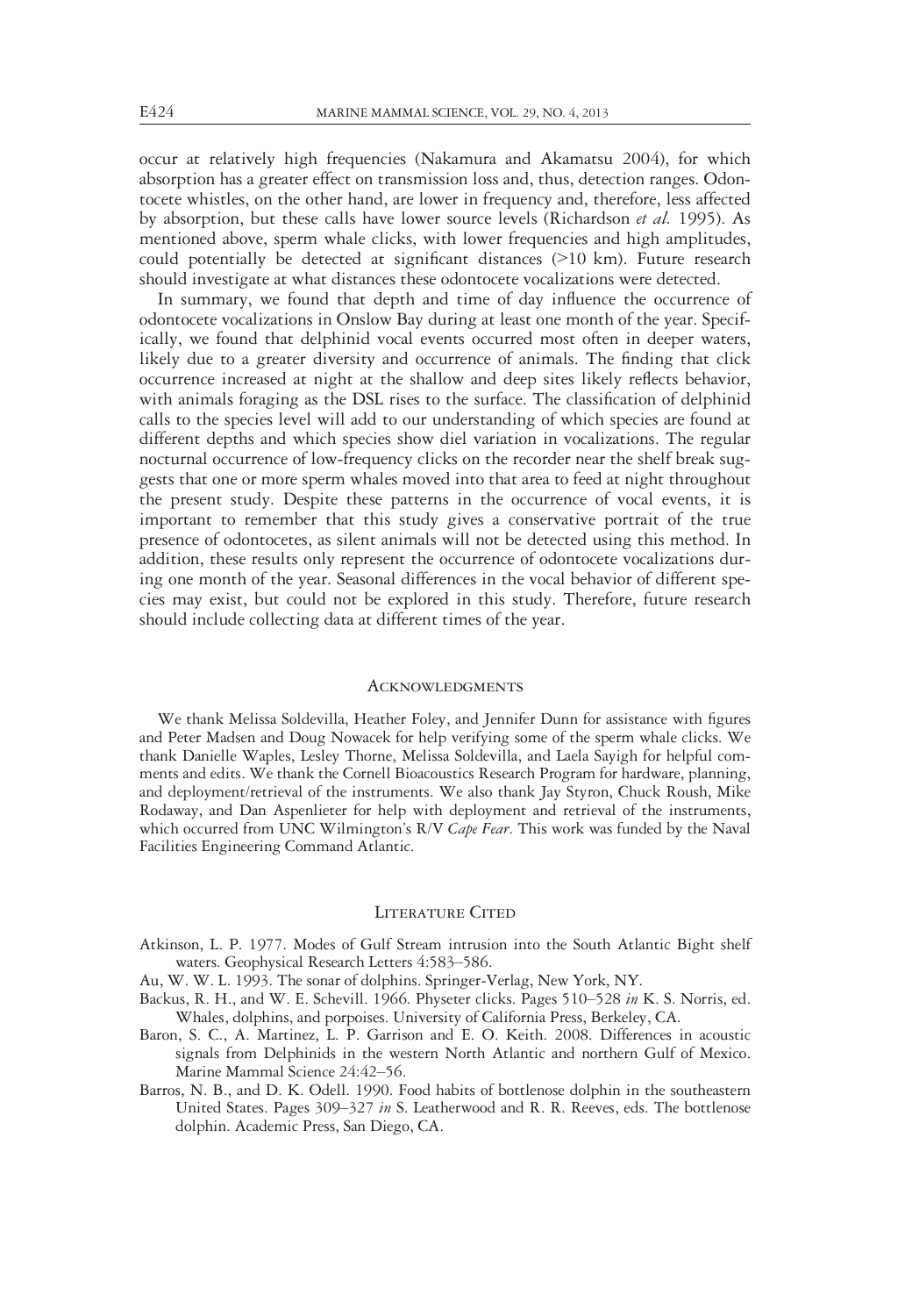- Baumgartner, M. F. 1997. The distribution of Risso's dolphin (Grampus griseus) with respect to the physiography of the northern Gulf of Mexico. Marine Mammal Science 13:614–638.
- Benoit-Bird, K. J., and W. W. L. Au. 2003. Prey dynamics affect foraging by a pelagic predator (Stenella longirostris) over a range of spatial and temporal scales. Behavioral Ecology and Sociobiology 53:364–373.
- Benoit-Bird, K. J., and W. W. L. Au. 2008. Phonation behavior of cooperatively foraging spinner dolphins. Journal of the Acoustical Society of America 125:539–546.
- Burtenshaw, J. C., E. M. Oleson, J. A. Hildebrand, M. A. McDonald, R. K. Andrew, B. M. Howe and J. A. Mercer. 2004. Acoustic and satellite remote sensing of blue whale seasonality and habitat in the Northeast Pacific. Deep-Sea Research II 51:967–986.
- Caldwell, M. C., and D. K. Caldwell. 1965. Individualized whistle contours in bottlenosed dolphins (Tursiops truncatus). Nature 207:434-435.
- Caldwell, M. C., D. K. Caldwell and P. L. Tyack. 1990. Review of the signature-whistle hypothesis for the Atlantic bottlenose dolphin. Pages 199–234 in S. Leatherwood and R. R. Reeves, eds. The bottlenose dolphin. Academic Press, New York, NY.
- Cañadas, A., R. Sagarminaga and S. García-Tiscar. 2002. Cetacean distribution related with depth and slope in the Mediterranean waters off southern Spain. Deep-Sea Research I 49:2053–2073.
- Carlström, J. 2005. Diel variation in echolocation behavior of wild harbor porpoises. Marine Mammal Science 21:1–12.
- Clark, C. W., and P. J. Clapham. 2004. Acoustic monitoring on a humpback whale (Megaptera novaeangliae) feeding ground shows continual singing into late spring. Proceedings of the Royal Society B 271:1051–1057.
- Clarke, M. R. 1996. Cephalopods as prey. III. Cetaceans. Philosophical Transactions of the Royal Society of London B 351:1053–1065.
- Cook, M. L. H., L. S. Sayigh, J. E. Blum and R. S. Wells. 2004. Signature-whistle production in undisturbed free-ranging bottlenose dolphins (Tursiops truncatus). Proceedings of the Royal Society B 271:1043–1049.
- Cornell Bioacoustics Research Program. 2012. Undersea recording: Pop-ups. Available at http://www.birds.cornell.edu/brp/hardware/pop-ups.
- Davis, R. W., G. S. Fargion, N. May, et al. 1998. Physical habitat of cetaceans along the continental slope in the north-central and western Gulf of Mexico. Marine Mammal Science 14:490–507.
- Dawson, S. M. 1991. Clicks and communication: The behavioural and social contexts of Hector's dolphin vocalizations. Ethology 88:265–276.
- Evans, W. E. 1994. Common dolphin, white-bellied porpoise, Delphinus delphis, Linnaeus, 1758. Pages 191–224 in S. H. Ridgway and R. Harrison, eds. Handbook of marine mammals. University Press, London, U.K.
- Gannier, A. 1999. Diel variations of the striped dolphin distribution off the French Riviera (northwestern Mediterranean Sea). Aquatic Mammals 25:123–134.
- Goold, J. C. 2000. A diel pattern in vocal activity of short-beaked common dolphins, Delphinus delphis. Marine Mammal Science 16:240–244.
- Gordon, J. C. D., J. N. Matthews, S. Panigada, A. Gannier, J. F. Borsani and G. N. di Sciara. 2000. Distribution and relative abundance of striped dolphins, and distribution of sperm whales in the Liguarian Sea cetacean sanctuary: Results from a collaboration using acoustic monitoring techniques. Behavioral Ecology and Sociobiology 2:27–36.
- Halpin, P. N., A. J. Read, E. Fujioka, et al. 2009. OBIS-SEAMAP: The world data center for marine mammal, sea bird, and sea turtle distributions. Oceanography 22:104–115.
- Hawkins, E. R., and D. F. Gartside. 2010. Whistle emissions of Indo-Pacific bottlenose dolphins (Tursiops aduncus) differ with group composition and surface behaviors. Journal of the Acoustical Society of America 127:2652–2663.
- Hernandez, E. N., M. Solangi and S. A. II Kuczaj. 2010. Time and frequency parameters of bottlenose dolphin whistles as predictors of surface behavior in the Mississippi Sound. Journal of the Acoustical Society of America 127:3232–3238.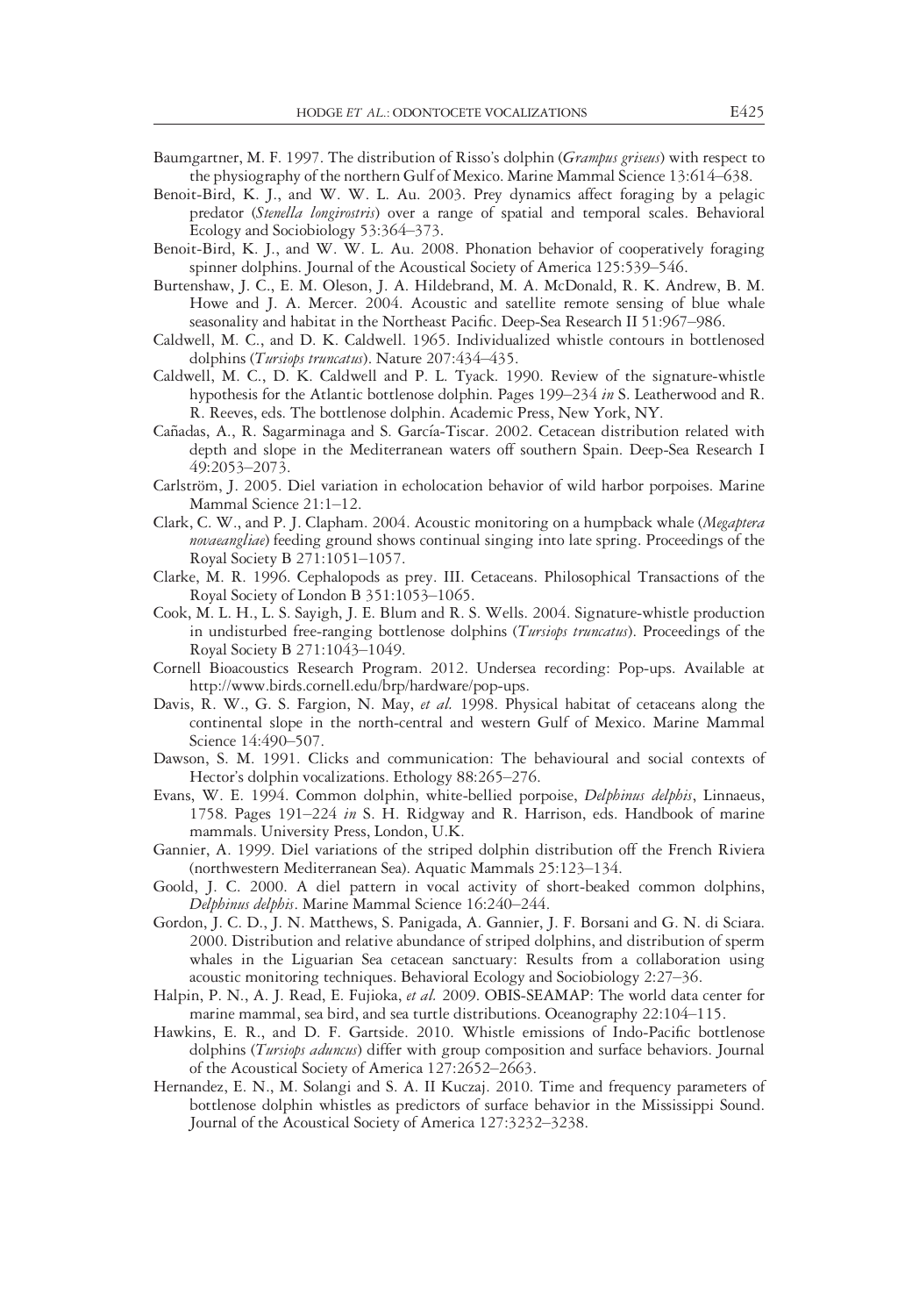- Herzing, D. L. 1996. Vocalizations and associated underwater behavior of free-ranging Atlantic spotted dolphins, Stenella frontalis and bottlenose dolphins, Tursiops truncatus. Aquatic Mammals 22:61–79.
- Janik, V. M., L. S. Sayigh and R. S. Wells. 2006. Signature whistle shape conveys identity information to bottlenose dolphins. Proceedings of the National Academy of Sciences 103:8293–8297.
- Johnson, M. P., and P. L. Tyack. 2003. A digital acoustic recording tag for measuring the response ofwildmarine mammals to sound. IEEE Journal of Oceanic Engineering 28:3–12.
- Jones, G. J., and L. S. Sayigh. 2002. Geographic variation in rates of vocal production of freeranging bottlenose dolphins. Marine Mammal Science 18:374–393.
- Lammers, M. O., M. Schotten and W. W. L. Au. 2006. The spatial context of free-ranging Hawaiian spinner dolphins (Stenella longirostris) producing acoustic signals. Journal of the Acoustical Society of America 119:1244–1250.
- Lee, T. N., L. P. Atkinson and R. Legeckis. 1981. Observations of a Gulf Stream frontal eddy on the Georgia continental shelf, April 1977. Deep-Sea Research 28:347–378.
- Mann, K. H., and J. R. N. Lazier. 1996. Dynamics of marine ecosystems. Blackwell Science, Inc., Cambridge, MA.
- Mellinger, D. K., K. M. Stafford and C. G. Fox. 2004. Seasonal occurrence of sperm whale (Physeter macrocephalus) sounds in the Gulf of Alaska, 1999–2001. Marine Mammal Science 20:48–62.
- Mintzer, V. J., D. P. Gannon, N. B. Barros and A. J. Read. 2008. Stomach contents of massstranded short-finned pilot whales (Globicephala macrorhynchus) from North Carolina. Marine Mammal Science 24:290–302.
- Møhl, B., M.Wahlberg, P. T. Madsen, A. Heerfordt and A. Lund. 2003. The monopulsed nature of sperm whale clicks. Journal of the Acoustical Society of America 114:1143–1154.
- Munger, L. M., S. M. Wiggins, S. E. Moore and J. A. Hildebrand. 2008. North Pacific right whale (Eubalaena japonica) seasonal and diel calling patterns from long-term acoustic recordings in the southeastern Bering Sea, 2000–2006. Marine Mammal Science 24:795–814.
- Nakamura, K., and T. Akamatsu. 2004. Comparison of click characteristics among odontocete species. Pages 36–40 in J. Thomas, C. Moss and M. Vater, eds. Echolocation in bats and dolphins. University of Chicago Press, Chicago, IL.
- Norris, K. S., B. Würsig, R. S. Wells and M. Würsig. 1994. The Hawaiian spinner dolphin. University of California Press, Berkeley, CA.
- Nowacek, D. P. 2005. Acoustic ecology of foraging bottlenose dolphins (Tursiops truncatus), habitat-specific use of three sound types. Marine Mammal Science 21:587–602.
- Oleson, E. M., S. M. Wiggins and J. A. Hildebrand. 2007. Temporal separation of blue whale call types on a southern California breeding ground. Animal Behaviour 74:881–894.
- Oswald, J. N., J. Barlow and T. F. Norris. 2003. Acoustic identification of nine delphinid species in the Eastern Tropical Pacific Ocean. Marine Mammal Science 19:20–37.
- Overhotlz, W. J., and G. T. Waring. 1991. Diet composition of pilot whales Globicephala sp. and common dolphins Delphinus delphis in the mid-Atlantic Bight during spring 1989. Fishery Bulletin 89:723–728.
- Perrin, W. F. 2009. Atlantic spotted dolphin Stenella frontalis. Pages 54–56 in W. F. Perrin, B. Würsig and J. G. M. Thewissen, eds. Encyclopedia of marine mammals. 2nd edition. Academic Press, San Diego, CA.
- Philpott, E., A. Englund, S. Ingram and E. Rogan. 2007. Using T-PODs to investigate the echolocation of coastal bottlenose dolphins. Journal of the Marine Biological Association of the United Kingdom 87:11–17.
- Pusineri, C., V. Magnin, L. Meynier, J. Spitz, S. Hassani and V. Ridoux. 2007. Food and feeding ecology of the common dolphin (Delphinus delphis) in the oceanic northeast Atlantic and comparison with its diet in neritic areas. Marine Mammal Science 23:30–47.
- Quick, N. J., and V. M. Janik. 2008. Whistle rates of wild bottlenose dolphins (Tursiops truncatus): Influences of group size and behavior. Journal of Comparative Psychology 122:305–311.